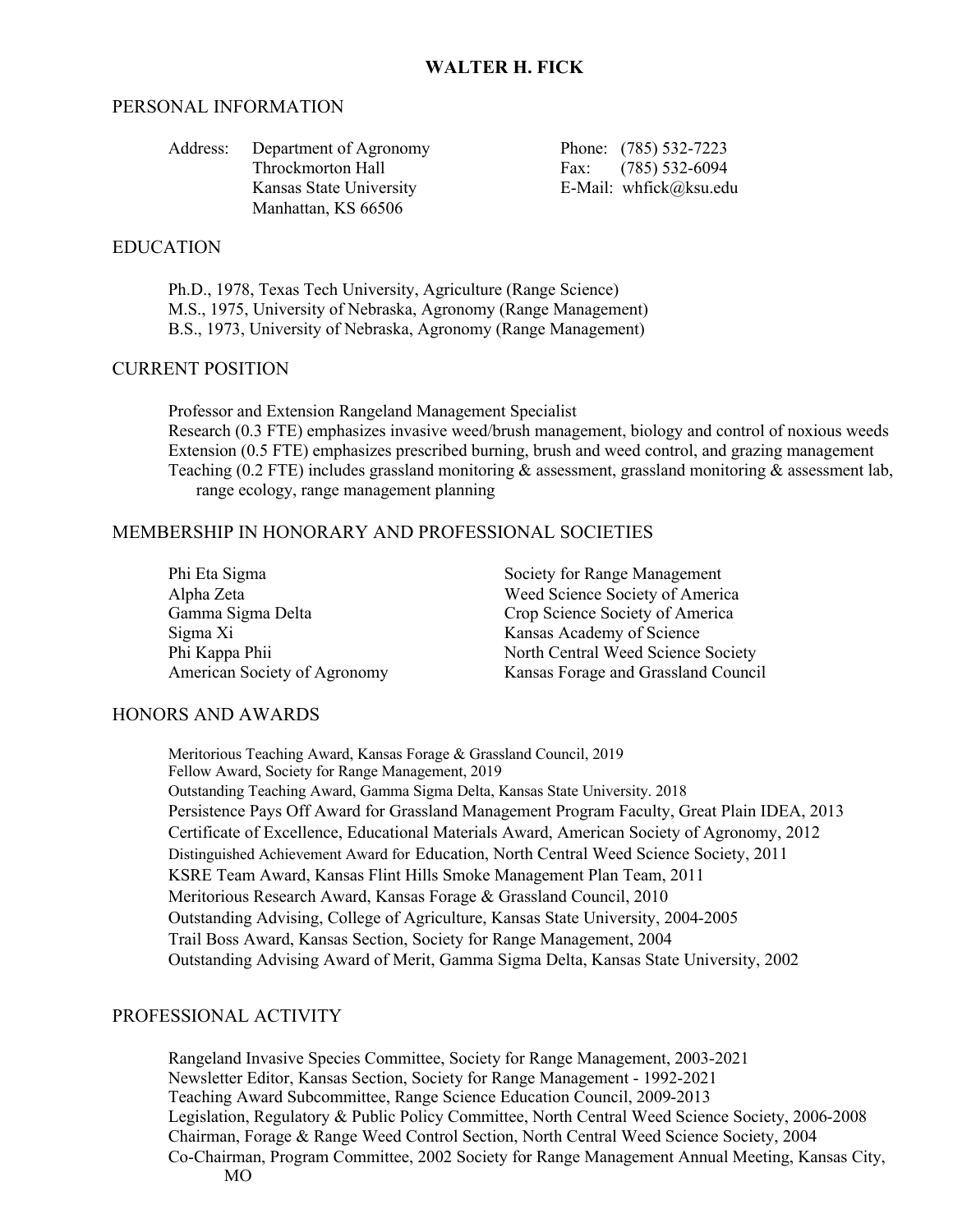# GRANTS (2014-2021)

| \$596,424 | USDA-CSREES-NRI                                      |
|-----------|------------------------------------------------------|
| \$520,312 | USDA-CIG (Co-PI)                                     |
| \$99,896  | National Cattlemen's Beef Association (collaborator) |
| \$23,400  | Private industry                                     |
| \$16,743  | <b>NSF</b>                                           |
| \$13,958  | USDA-AFRI-Cap (collaborator)                         |
| \$34,195  | <b>USDA-Risk Management Agency</b>                   |

## TEACHING AND ADVISING

Courses currently taught:

AGRON 660 Grassland Monitoring & Assessment (on campus and online) AGRON 662 Grassland Monitoring & Assessment Lab AGRON 681 Range Ecology AGRON 790 Range Management Planning Courses previously taught AGRON 360 Crop Growth & Development (1990) AGRON 455 Computer Applications in Agronomy (1987-2003) AGRON 550 Forage Management & Utilization (2011-2014)

Undergraduate and graduate advising:

Currently advise 9 undergraduates in agronomy Currently advise 1 Ph.D candidate Major professor for 3 Ph.D. and 12 M.S. students On graduate committee for 11 Ph.D. and 16 M.S. students Advised 4 students that completed Grassland Management Graduate Certificate Currently advise 7 student pursuing Grassland Management Graduate Certificate Served as outside chair for 5 Ph.D candidates

PUBLICATIONS (300) total bulletins, abstracts, book chapters, and journal articles)

## SELECTED PUBLICATIONS

- Duncan, Z.M., A. Tajchman, M. Ramirez, J. Lemmon, W. Hollenbeck, D. Blasi, W.H Fick, and K.C. Olson. 2021. Effects of prescribed fire timing on grazing performance of yearling beef cattle, forage biomass accumulation, and plant community characteristics on native tallgrass prairie in the Kansas Flint Hills. Translational Animal Science, Vol. 5, Issue 2, txab077, https://doi.org/10.1093/tas/txab077
- Alexander, J.A., W.H Fick, S.B Ogden, D.A. Haukos, J. Lemmon, G.A. Gatson, and K.C. Olson. 2021*.* Effects of prescribed fire timing on vigor of the invasive forb sericea lespedeza (*Lespedeza cuneata*), total forage biomass accumulation, plant-community composition, and native fauna on tallgrass prairie in the Kansas Flint Hills. Translational Animal Science, Vol. 5, Issue 2, txab079, https://doi.org/10.1093/tas/txab079
- Fick, W. 2021. Ranch Management and Drought Monitoring. In: Beef Tips, May 2021, Dept. Animal Sci., K-State Research and Extension.